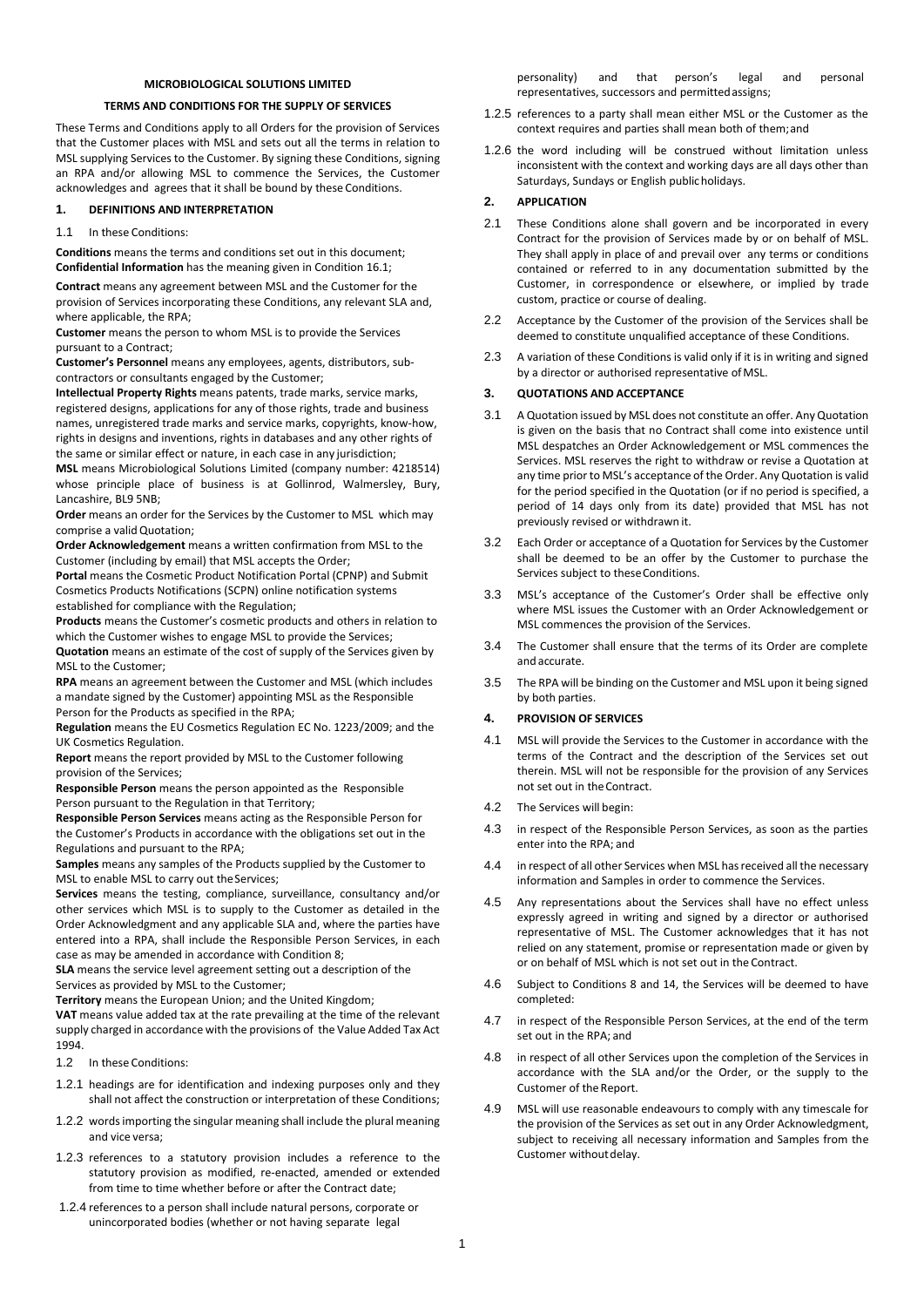### **5. RESPONSIBLE PERSONSERVICES**

- 5.1 If the Customer and MSL enter into an RPA, MSL will be appointed to provide the Responsible Person Services in respect of the Products specified in the RPA. Unless terminated earlier in accordance with its terms or Condition [14,](#page-3-1) the Contract for the provision of the Responsible Person Services will continue in force for the term set out in theRPA.
- 5.2 MSL will only be responsible for providing the Responsible Person Services:
- 5.2.1 if the parties have entered into an RPA;
- 5.2.2 the date on which MSL is listed as the Responsible Person on the label of the Products;
- 5.2.3 for so long as the RPA continues in full force andeffect;
- 5.2.4 in respect of the Products designated in the RPA, and such other Products as the parties may agree in writing from time to time; and
- 5.2.5 for the purpose of compliance with the obligations of a Responsible Person in accordance with the Regulation in the appropriate Territory.
- <span id="page-1-1"></span>5.3 MSL will not be liable in any circumstancesfor:
- 5.3.1 the actions or omissions of any other person previously appointed as a Responsible Person (including if this was the Customer) (Prior RP), including any failure by the Prior RP to comply with the Regulation;
- 5.3.2 any failure by the Customer and/or the Customer's Personnel to comply with the directions or recommendations of MSL in acting as the Responsible Person for the Products;and
- 5.3.3 any failure by the Customer and/or the Customer's Personnel to comply with any obligations under the Regulation which do not form part of the Responsible Person Services or with any other applicable laws and/or regulations in respect of the Products and/or its business,

and the Customer shall indemnify MSL from and against all losses, damages, costs, expenses, claims and other liabilities awarded against or incurred by MSL arising out of or in connection with any of the circumstances set out in this Conditio[n 5.3.](#page-1-1)

- 5.4 The Customer shall inform its distribution network that MSL is appointed as the Responsible Person for the Products in the Territory and ensure that all packaging and labelling of Products for sale or distribution in the Territory contain MSL's details as the Responsible Person. MSL will provide the Customer with details of the information to be placed on the packaging and labelling of the Products and the Customer will ensure that the packaging and labelling of the Products contain all such information in any timescale notified by MSL to the Customer.
- 5.5 MSL shall not be liable for the compliance of the Customer, the Customer's Personnel and/or the Products with the laws and regulations outside the Territory, unless expressly agreed in writing by MSL.

# <span id="page-1-3"></span>**6. CUSTOMER'SOBLIGATIONS**

- 6.1 To enable MSL to perform its obligations under the Contract, the Customer shall:
- 6.1.1 co-operate fully with MSL;
- 6.1.2 obtain and maintain all necessary rights, licenses, consents authorised and/or provisions to enable it to enter into the Contract;
- 6.1.3 provide MSL with any information that it reasonably requires (including any information set out in a Quotation, an SLA and/or the RPA);
- 6.1.4 provide MSL with Samples in accordance with Conditio[n7;](#page-1-2)
- 6.1.5 notify MSL in writing (prior to submitting an Order) of any hazardous or banned materials which it knows or suspects may be contained in the Products or Samples; and
- 6.1.6 promptly notify MSL of any change to the Products including the formation of Products or if it ceases or intends to cease the manufacture or distribution of any of the Products in the Territory.
- 6.2 The Services are provided at the Customer's request and the Customer is responsible for verifying that the Services are suitable for its own needs.
- 6.3 If MSL's performance of its obligations under the Contract is prevented or delayed by any act or omission of the Customer and/or the Customer's Personnel (including any breach of its obligations under this Conditio[n 6,](#page-1-3) or any delay in supplying Samples or information to MSL) MSL shall not be liable for any costs, charges, expenses or any other losses sustained or incurred by the Customer and/or the Customer's Personnel arising directly or indirectly from such prevention ordelay.

# <span id="page-1-2"></span>**7. SAMPLES**

- 7.1 All Samples supplied by the Customer to MSLmust:
- 7.1.1 be suitable and sufficient for MSL'spurposes;
- 7.1.2 be accurate samples of the Products:
- 7.1.3 not be damaged, tampered with, contaminated or otherwise unfit for MSL to properly provide the Services; and
- <span id="page-1-4"></span>7.1.4 be accompanied by a duly completed submission form and a safety data sheet in the format supplied by MSL to the Customer.
- 7.2 Upon receipt of the Samples, MSL will inspect the Samples to check that they are fit to use for the provision of the Services. If for any reason the Samples are not suitable for MSL to provide the Services, MSL will request further Samples from the Customer which the Customer must supply without delay. Samples received without a submission form described in Conditio[n 7.1.4](#page-1-4) will be rejected byMSL.
- 7.3 The Customer shall be responsible for the costs and risk of delivering Samples to MSL.
- 7.4 MSL will in no circumstances be liable for refunding the Customer the cost of or replacing any Samples used, lost, misplaced or damaged whilst in MSL's possession orcontrol.
- 7.5 The Customer may request that MSL returns any unused Samples to the Customer by notifying MSL on the submission form described in Condition [7.1.4.](#page-1-4) In these circumstances MSL will return any unused Samples to the Customer at the Customer's risk and cost or make them available for collection by the Customer within 14 days. Where Samples are to be returned to Customers outside the UK, the Customer shall be solely liable for any documentation required and/or costs incurred for export of such Samples. Unless the Customer requests the return of Samples, MSL will dispose of or destroy the Samples in its discretion after completion of theServices.

# <span id="page-1-0"></span>**8. CHANGES TO THE SERVICES**

- 8.1 During the provision of the Services and particularly once MSL has had the opportunity to inspect the Samples and/or commence the Services, MSL may recommend changes or additions to the Services. In these circumstances, any changes or additions to the Services will be agreed in writing between the parties, such agreement not to be unreasonably withheld or delayed.
- 8.2 MSL shall advise the Customer of any change to the price and/or the timescale for the provision of the Services that apply to such changed or additional Services, and any other terms and conditions particular to the provision of such changed or additional Services. If these are agreed, the additional services shall be deemed to be included in the definition of Services and provided in all other respects on these Conditions.

# <span id="page-1-5"></span>**9. PRICE**

- 9.1 The price for the provision of Services shall be the price set out in the Order Acknowledgment (or if no such price is specified, shall be the price on MSL's price list in force at the relevant date) and the price for the Responsible Person Services shall be the price set out in the RPA, and in each case may comprise:
- 9.1.1 a fixed price for some or all of the Services;and/or
- 9.1.2 a monthly fee for the Services,

and shall be subject to adjustment in accordance with Conditio[n 8.](#page-1-0)

9.2 In additional to the price, MSL shall re-charge to the Customer any additional costs charged to MSL by third parties in providing the Services, including: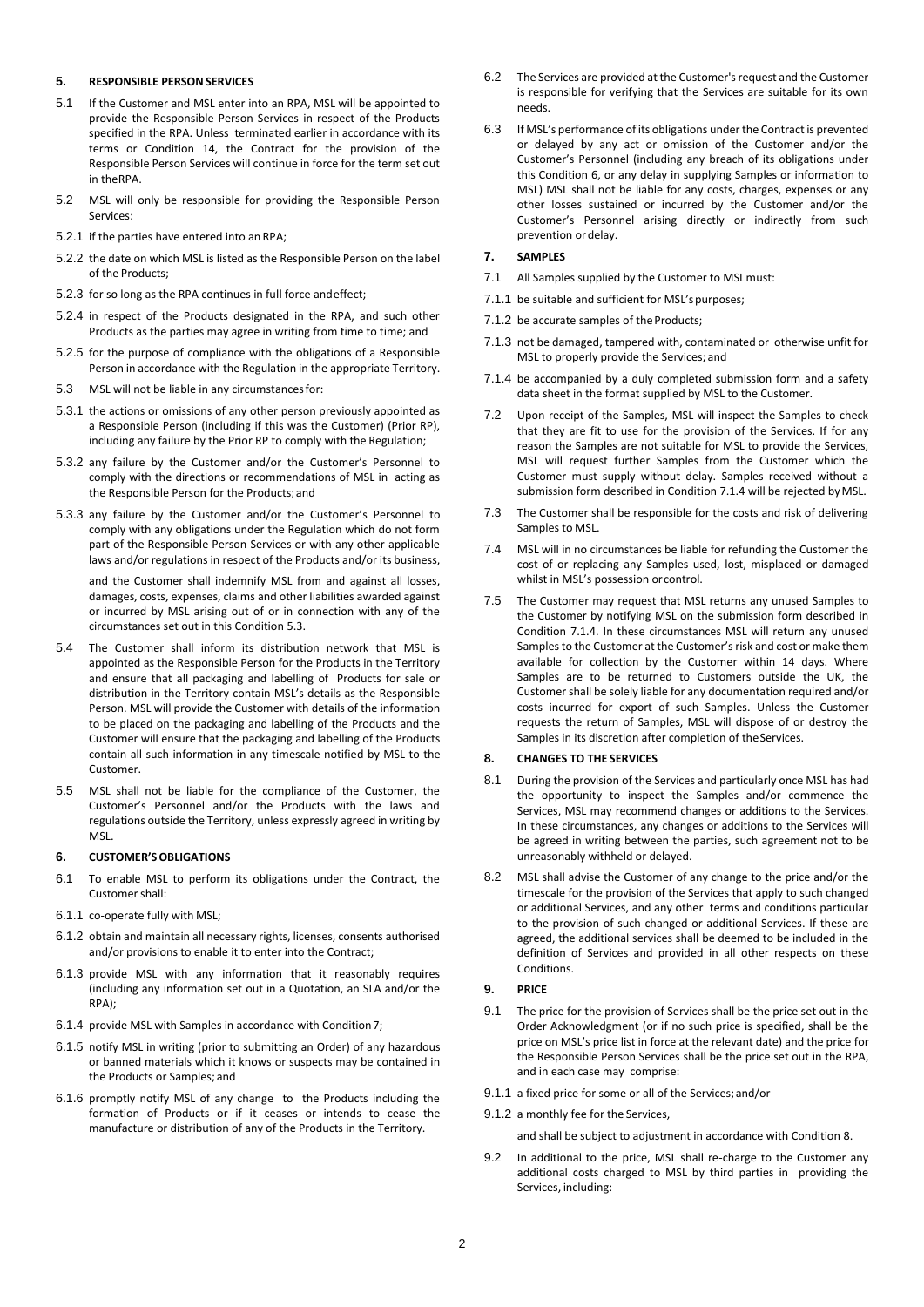- 9.2.1 the cost of non-routine bacteria for specific testing requirements;
- 9.2.2 the costs for updating and maintaining the Portal; and
- 9.2.3 any Services provided by MSL which exceed any limits on quantities of Samples and/or Products as agreed between the parties.
- 9.3 MSL may at any time prior to the provision of the Services withdraw any discount from its normal prices and/or revise prices to take account of inflation, increases in costs including costs of any goods, materials, carriage, labour or overheads and the increase or imposition of any tax, duty or otherlevy.
- 9.4 Unless otherwise specified, VAT and any other tax, duty or levy shall be payable by the Customer in addition to theprice.
- 9.5 MSL reserves the right to review its prices from time to time and increase them upon 30 days' notice to theCustomer.

## <span id="page-2-3"></span>**10. TERMS OF PAYMENT**

- 10.1 MSL shall be entitled to invoice the Customer for all amounts due under the Contract on or at any time after it has supplied the Services or, where the price is payable by a monthly charge, each month.
- 10.2 Payment of the price will be in accordance with the payment terms set out in the Order Acknowledgment or the RPA, or where no payment terms are set out in the same, payment of the price for the Services shall be made in pounds sterling (or where agreed in advance with MSL, US dollars) in full within 30 days of the date of MSL's invoice. Time of payment is of the essence of a Contract.
- 10.3 No payment shall be deemed to have been received until MSL has received cleared funds.
- 10.4 The Customer shall make all payments due under a Contract in full without any deduction whether by way of set-off, counterclaim, discount, abatement or otherwise unless the Customer has a valid court order requiring an amount equal to such deduction to be paid by MSL to the Customer.
- 10.5 MSL is entitled to offset any amount owing to it from the Customer against any amount owed to the Customer by MSL, under any Contract.
- 10.6 All payments payable to MSL under a Contract shall become due immediately on its termination despite any other provision.
- 10.7 In the event that the Customer fails to pay any amount due to MSL under the Contract by the due date for payment MSL reserves the right to:
- 10.7.1 suspend provision of the Services to the Customer until payment is made in full;
- 10.7.2 withhold the delivery of the Report until payment is made in full; and/or
- 10.7.3 to claim interest at the rate of eight per cent. (8%) above the base lending rate from time to time of The Bank of England accruing on a daily basis to run from the due date for payment until receipt by MSL of the full amount (including any accrued interest) whether before or after anyjudgment.
- 10.8 Any extension of credit allowed to the Customer may be changed or withdrawn at any time.
- 10.9 If the Customer is a new customer of MSL or if, in the opinion of MSL, the credit-worthiness of the Customer deteriorates before the provision of the Services MSL may require full or partial payment of the price prior to commencing the Services or the provision of security for payment by the Customer in a form acceptable to MSL.

## <span id="page-2-4"></span>**11. WARRANTY AND LIABILITY**

- <span id="page-2-0"></span>11.1 MSL warrants that the Services will be performed by appropriately qualified and experienced personnel with reasonable care and skill and in accordance with the description of the Services set out in the SLA or the RPA (as applicable), as amended in accordance with Condition [8](#page-1-0) provided that MSL shall be under no liability in respect of any:
- 11.1.1 inaccurate, misleading or fraudulent information, data or Samples supplied by the Customer;
- 11.1.2 reliance placed by MSL on any information given by the Customer;
- 11.1.3 failure by the Customer to inform MSL of any banned or potentially hazardous ingredients contained in the Products; and/or
- 11.1.4 failure by the Customer to rely on, or take action in respect of, the information supplied by MSL in a Report or any recommendations given by MSL for further testing.
- <span id="page-2-1"></span>11.2 The Customer must notify MSL of any claim under Condition [11.1](#page-2-0) within three days of receiving the Report or, if the defect would not have been apparent on reasonable inspection of the Report, within three days of discovering the defect.
- 11.3 In the event of a valid claim by the Customer under Conditions [11.1](#page-2-0) an[d 11.2,](#page-2-1) MSL shall investigate the claim and if liability is accepted by MSL under Condition[s 11.1](#page-2-0) and [11.2](#page-2-1) the Customer's only remedy and MSL's only obligation is to re- perform the Services free of charge, unless otherwise agreed in writing.
- 11.4 Subject to Condition [11.6,](#page-2-2) MSL's aggregate liability to the Customer under a Contract whether for negligence, breach of contract, breach of statutory duty, misrepresentation, restitution or otherwise shall in no circumstance exceed the cost of the Services to be provided under the relevant Contract.
- 11.5 All conditions, warranties and representations expressed or implied by statute, common law or otherwise in relation to the Services (save for the conditions implied by Section 2 of the Supply of Goods and Services Act 1982) are excluded from the Contract to the fullest extent permitted bylaw.
- <span id="page-2-2"></span>11.6 Nothing in these Conditions excludes or limits MSL's liability for death or personal injury caused by MSL's negligence, for fraud or fraudulent misrepresentation or for any matter which it would be illegal for MSL to exclude or attempt to exclude its liability under applicable law.
- 11.7 Subject to Conditio[n 11.6,](#page-2-2) MSL is not liable for any:
- 11.7.1 indirect, special or consequentialliabilities;
- 11.7.2 pure economic loss;
- 11.7.3 loss of anticipated profits, revenue or anticipatedsavings;
- 11.7.4 loss of goodwill or reputation; or
- 11.7.5 loss of management time,
- 11.7.6 in each case, howsoever caused.

## <span id="page-2-5"></span>12. **PRODUCT LIABILITY ANDRECAL**L

- 12.1 The Customer expressly acknowledges and agrees that if MSL is appointed as the Responsible Person for Products it shall be entitled to remove Products from and/or itself as the Responsible Person on the Portal:
- 12.1.1 if the Customer fails to pay MSL any sums by the due date for payment;
- 12.1.2 if the Customer fails to provide MSL with any information, data or samples of Products; or
- 12.1.3 if the Customer fails to comply with any actions or recommendations given by MSL and/or an applicable authority or enforcement agency;
- 12.1.4 upon expiry or termination of the RPA.
- 12.2 The Customer expressly acknowledges and agrees that if MSL is appointed as the Responsible Person for Products it shall be entitled to withdraw or recall Products from market or sale in the Territory (a **Product Recall**) if, acting reasonably and in accordance with its appointment as Responsible Person for the Products it sees fit, including if:
- 12.2.1 any applicable authority or enforcement agency instructs or recommends a Product Recall; or
- 12.2.2 any Product is (in the reasonable opinion of MSL) found to be unsafe to use, does not comply with applicable laws or regulations or MSL otherwise deems such action to be necessary in the circumstances in its capacity as Responsible Person for such Product.
- 12.3 In the event that MSL instigates a Product Recall, MSL shall use reasonable endeavours to give the Customer notice of such Product Recall and shall seek the Customer's co- operation with the same, notwithstanding that MSL is entitled to instigate a Product Recall without notice to, or the approval of, the Customer.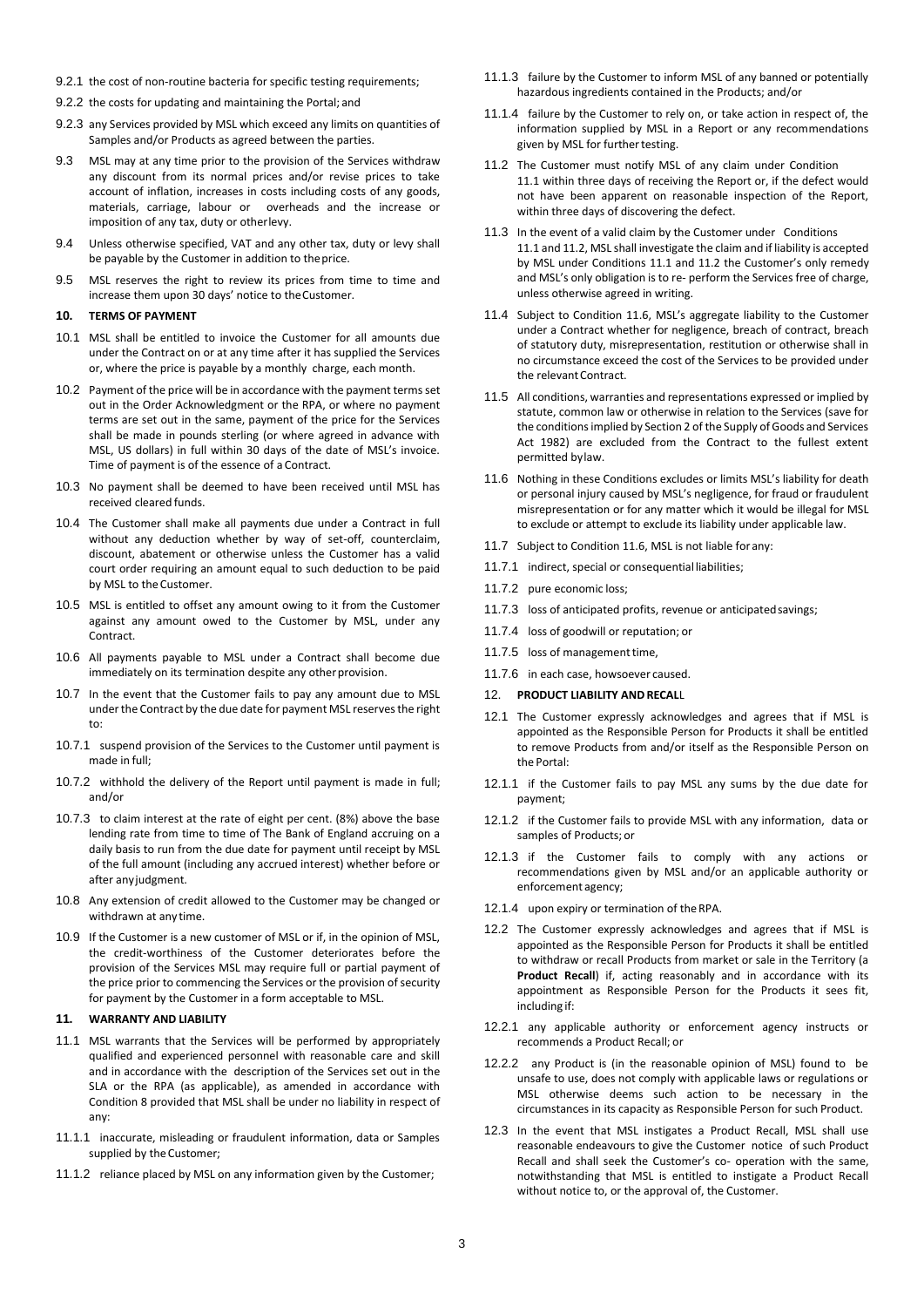- 12.4 The Customer shall bear the sole costs of any Product Recall and shall be solely responsible for the physical recall of the Products from the market.
- 12.5 The Customer shall indemnify MSL from and against all losses, damages, costs, expenses, claims and other liabilities awarded against or incurred by MSL arising out of or in connectionwith:
- 12.5.1 any Product Recall (whether instigated by MSL ornot);
- 12.5.2 any loss of damage to property, or death or personal injury caused to any person by a Product;
- 12.5.3 any infringement or threatened infringement by the Products of a person's Intellectual Property Rights; and
- 12.5.4 any penalties, fines, enforcement actions or similar imposed by any authority or enforcement agency tasked with enforcing the Regulation,

unless caused by and to the extent that MSL has acted in breach of its role as Responsible Person for such Products.

## **13. FORCE MAJEURE**

If MSL is prevented, hindered or delayed from or in providing the Services in accordance with these Conditions by an event which is beyond MSL's reasonable control including acts of terrorism, insurrection, riots, civil unrest and military action, the exercise of emergency powers by any local, regional or national governmental authority, fire, flood, earthquake, storm and other natural disasters, industrial action, strikes and lock-outs, blockage or embargo or the failure or delay of supplies or power, fuel, transport, equipment, telecommunications systems, Internet or other goods and/or services (including any third party materials) (a **Force Majeure Event**) MSL may, at its option:

- 13.1 suspend the provision of the Services while the Force Majeure Event continues;
- 13.2 if MSL has insufficient capacity and/or resources to meet its commitments, apportion available capacity and/or resources between its customers as it decides;or
- <span id="page-3-2"></span>13.3 terminate any Contract so affected with immediate effect by written notice to the Customer,

and MSL will not be liable for any loss or damage suffered by the Customer as a result.

#### <span id="page-3-1"></span>**14. TERMINATION**

- <span id="page-3-5"></span>14.1 The Services will terminate on the date set out in the Contract, unless the parties agree in writing to renew the Contract, or if the Contract does not specify an end date either party may terminate by giving the other party no less than six months' notice in writing.
- <span id="page-3-6"></span>14.2 MSL may terminate a Contract with immediate effect by notice to the Customer if:
- 14.2.1 the Customer is in material breach of an obligation under a Contract and, if the breach is capable of remedy, the Customer has failed to remedy such breach within a period of 30 days after being given notice by MSL to remedy thebreach;
- 14.2.2 it has the right to terminate a Contract in accordance with Condition [13.3;](#page-3-2)
- <span id="page-3-3"></span>14.2.3 any arrangement or composition with or for the benefit of creditors which does not involve a continuation of its business in the same or substantially the same form (including any voluntary arrangement as defined in the Insolvency Act 1986) is entered into by or in relation to theCustomer;
- 14.2.4 a supervisor, receiver, administrative receiver or other encumbrancer takes possession of or is appointed over, or any distress, execution or other process is levied or enforced (and is not discharged within ten working days) upon, the whole or any material part of the assets of the Customer;
- 14.2.5 the Customer is or becomes unable to pay its debts (within the meaning of Section 123 of the Insolvency Act 1986) or ceases to carry on the whole or a substantial part of its business;
- 14.2.6 an administrator is appointed out of court in respect of the Customer or the directors of the Customer give notice of their intention to appoint an administrator (whether out of court or otherwise);
- 14.2.7 the Customer has an administration order under Section 8 of the Insolvency Act 1986 made in respect ofit;
- <span id="page-3-4"></span>14.2.8 a petition is presented (and is not discharged within 20 working days), or a resolution is passed or an order is made for the winding-up, bankruptcy or dissolution of the Customer (save for the purpose of a voluntary reconstruction or amalgamation previously approved by MSL (such approval not to be unreasonably withheld or delayed)); or
- 14.2.9 the Customer suffers any event analogous to the events set out in Condition[s 14.2.3](#page-3-3) t[o 14.2.8](#page-3-4) (inclusive) in any jurisdiction in which it is incorporated orresident.
- 14.3 Without prejudice to Conditions [14.1](#page-3-5) an[d 14.2,](#page-3-6) MSL may terminate a Contract with immediate effect by notice to the Customer if the Customer has failed to pay by the due date any sum due and payable by it to MSL under a Contract and such non-payment continues unremedied at the expiry of a period of five working days following notification by MSL of such non- payment by the Customer.

#### <span id="page-3-8"></span>**15. CONSEQUENCES OF TERMINATION OREXPIRY**

- 15.1 Upon the expiry or termination of a Contract for any reason:
- 15.1.1 the Customer shall pay to MSL all sums due to MSL under the Contract within 10 working days of the date of expiry or termination;
- 15.1.2 MSL will update the Portal to remove MSL as the Responsible Person in respect of the Products and MSL will immediately cease to be liable for the provision of any Responsible Person Services from the date of termination or expiry;
- 15.1.3 MSL will use reasonable endeavours to assist the Customer in transferring the Responsible Person Services to the Customer or the successor Responsible Person, at the Customer's sole risk and cost within a period of 30 days from the date of termination or expiry;
- <span id="page-3-7"></span>15.1.4 MSL will be entitled to retain records and data in respect of the provision of the Responsible Person Services, provided that if for any reason the Customer requires that MSL delivers up all of such records and data to the Customer or the successor Responsible Person, MSL shall do so at the Customer's risk and cost and provided that MSL shall have no liability in respect of the provision of the Responsible Person Services under the RPA in such circumstances from the date it delivers up such records and data;
- 15.1.5 unless MSL delivers such information to the Customer or the successor Responsible Person in accordance with Condition [15.1.4,](#page-3-7) MSL shall keep product information files (PIFs) for all Products in respect of which MSL provided the Responsible Person Services for 10 years from expiry ortermination;
- 15.1.6 the Customer shall remove MSL's details from all packaging and labeling of Products within 12 months and confirm to MSL in writing that this has been done; and
- 15.1.7 each party shall within five working days from receipt of a request by the other party return to the other party all original and copy documentation containing Confidential Information of the other party.
- 15.2 In the event that MSL is required to provide any continued Services to the Customer after termination or expiry of the Contract including the provision of Responsible Person Services until the packaging and labeling of Products is updated and the retention of any records, data or PIF's, MSL shall be entitled to charge the Customer its reasonable charges for the same and the Customer shall pay MSL's invoices in accordance with clause [10.](#page-2-3)
- 15.3 Termination of a Contract shall be without prejudice to the accrued rights and liabilities of the parties and shall not affect any continuing obligations of the parties under the Contract. Without prejudice to that generality, the provisions of Conditions [9,](#page-1-5) [10,](#page-2-3) [11,](#page-2-4) [12,](#page-2-5) [15,](#page-3-8) [16,](#page-3-9) [17,](#page-4-0) [18,](#page-4-1) [19](#page-4-2) and [20](#page-4-3) shall survive the termination of the Contract for any reason, or the expiry of the Contract.

15.4 The Customer shall indemnify MSL from and against all losses, damages, costs, expenses, claims and other liabilities awarded against or incurred by MSL arising out of or in connection with compliance with the Regulation or the actions or omissions of any person appointed as Responsible Person after termination or expiry of the Contract (including if the Customer is so appointed).

## <span id="page-3-9"></span>**16. CONFIDENTIAL INFORMATION**

<span id="page-3-0"></span>16.1 Each party (the **Receiving Party**) shall treat any Confidential Information relating to the other party (the **Disclosing Party**) as strictly confidential except to the extent that such Confidential Information can be proved